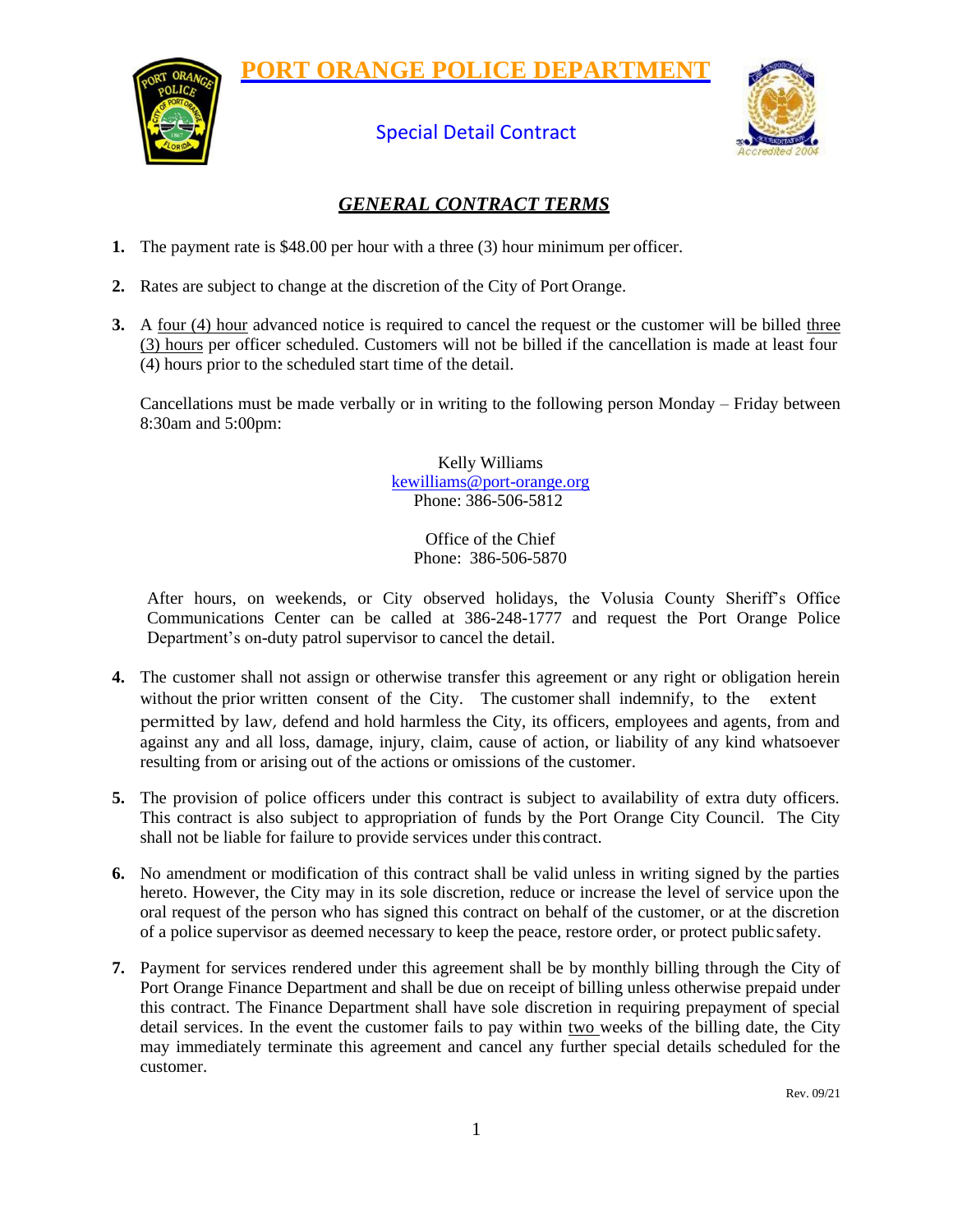





- **8.** This agreement is subject to the policies and procedures of the Port Orange Police Department Directives Manual pertaining to Extra Duty Employment, Directive 22-5.
- **9.** All may be amended from time to time.
- **10.** The customer understands and agrees that extra duty officers constitute a mobile auxiliary police force and may be recalled from extra duty activities to respond to city needs in accord with the abovereferenced City regulations. In the event the officers are recalled, the customer shall not be liable for payment of fees for the time that officers are absent.
- **11.** Please fill out all information as pertains to the request on page 3 of this contract.

Submission of the contract may be done in the following manners:

- Electronically sign and email back to [kewilliams@port-orange.org.](mailto:Kewilliams@port-orange.org)
- Sign, scan and either email to the same address or fax to (386) 756-5305.
- Sign and hand-deliver to the Port Orange Police Department at 4545 Clyde Morris Blvd during regular business hours.
- Please ensure the attention is to Kelly Williams and Office of the Chief.